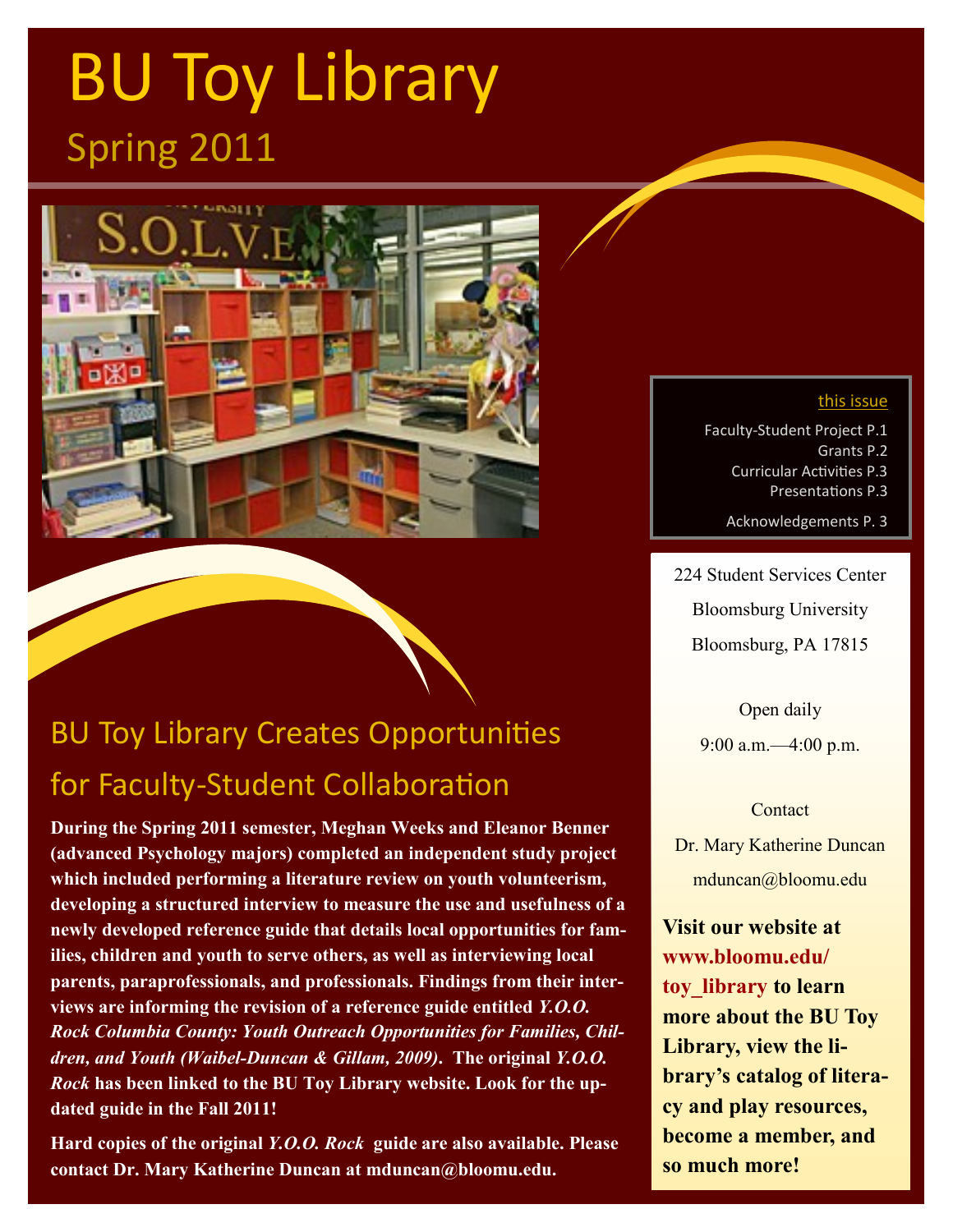### BU Toy Library is Growing and Growing *Four grants will expand the literacy and play resources of the library*

#### TALE Teacher-Scholar Award (Dr. Mary Katherine Duncan)

BU **Bibliotek** was founded upon the realization that many families, children, and youth in our area witness or experience traumatic events (e.g., family violence, child maltreatment, serious illness). **BU Bibliotek** will create a bibliotherapeutic library informed by Janoff-Bulman's cognitive theory of traumatic stress. Using Janoff-Bulman's theory as a conceptual guide, advanced psychology majors enrolled in Developmental Psychopathology (48-337) during the Fall 2011 semester will identify picture books that have thematic relevance to Janoff-Bulman's theory and construct corresponding literacy theme kits.

Margin of Excellence Award (Dr. Mary Katherine Duncan, Dr. Sheila Dove Jones, Dr. Yanhui Pang, Dr. Nancy Edwards, & Ms. Jean Downing)

During a Fall 2010 visit to campus, Dr. Howard Gardner summarized his individualistic and pluralistic views on education by asserting that anything worth learning could be taught in at least eight different ways. As psychologists, educators, and mothers, we agree. We also believe that, above all, literacy is worth learning as it is paramount to human freedom. With this Margin of Excellence award, **Literacy Play** will create opportunities to teach early literacy skills while celebrating human diversity and highlighting human kinship. Monies from this award will be used to purchase children's books that illustrate aspects of human diversity as well as universal character strengths. Then,

using Gardner's theory of multiple intelligences as a conceptual framework, we will create corresponding theme kits for each book. Theme kits will be designed to strengthen children's cultural competence, literacy skills, and love of reading by tapping into each of eight different ways of processing information.

#### Phi Kappa Phi Literacy Award (Dr. Mary Katherine Duncan)

Inspired by Dr. Howard Gardner's Fall 2010 visit to campus, Alphabet Literacy Play will honor the diverse ways that pre-readers and emergent readers process information related to early literacy skills—letter recognition and phonemic awareness. Alphabet Literacy Play will fund the creation of alphabet theme kits (one for introducing the alphabet vis-àvis each of Gardner's eight forms of intelligence. Kits will include picture books (linguistic intelligence); science materials (logicalmathematical intelligence); construction activities (spatial intelligence); movement props (bodilykinesthetic intelligence); instruments (musical intelligence), materials that allow for social interactions and independent activities (interpersonal and intrapersonal intelligences, respectively); and natural materials (naturalistic intelligence). In addition, binders announcing the availability of the kits and outlining theory-informed learning activities will be distributed to area preschool, daycare, early intervention and kindergarten programs.

### **Presidential Strategic Issues Grant**

**(Dr. Mary Katherine Duncan & Dr. Sheila Dove Jones)**

With funding from a 2011 Presidential Strategic Issues Grant, the **BU Toy Library Virtual Center of Excellence** will build a state -of-the-art online forum for sharing theories, research, resources, and best practice standards to promote individuals' physical and psychological health through literacy and play. The **BU Toy Library Virtual Center of Excellence** also will serve as a vehicle for showcasing the BU Toy Library as a model for other colleges and universities in the Commonwealth.